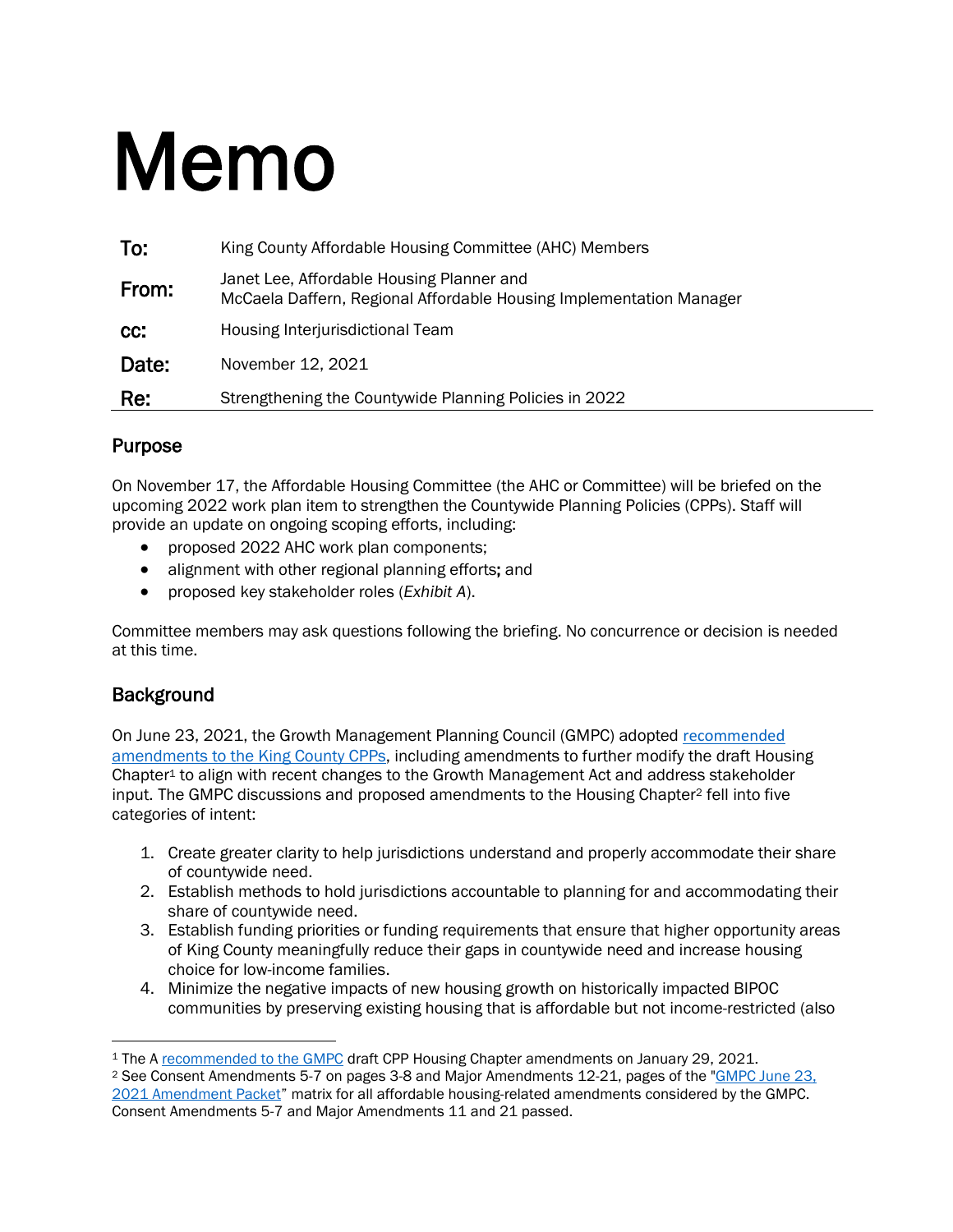referred to as naturally occurring affordable housing), minimizing displacement/ gentrification, and focusing new affordable housing growth in high opportunity areas of King County.

5. Create an accepted performance monitoring system.

Due to time constraints, the adopted Housing Chapter did not incorporate all proposed amendments or resolve all stakeholder concerns. As such, [Growth Management Planning Council Motion 21-2](https://kingcounty.gov/~/media/depts/executive/performance-strategy-budget/regional-planning/CPPs/2021_KC_CPPs_Package.ashx?la=en) directs the AHC to complete by the end of 2022 a collaborative effort to:

- Monitor and report jurisdictional housing supply, housing affordability, housing needs, and income-restricted housing levels, including disparities between subregions and comparisons to established housing goals and targets, through the Regional Affordable Housing Dashboard and reporting.
- Establish **subregional or jurisdictional affordable housing needs**, informed by local data and the data and methodology provided by the Department of Commerce.
- Recommend to the GMPC an accountability and implementation framework for equitably meeting affordable housing needs across the region. The AHC will consider, at a minimum, the range of Development Patterns and Housing Chapter amendments proposed by GMPC members in June 2021 regarding understanding and accommodating housing need, minimizing impacts to historically impacted BIPOC communities, holding jurisdictions accountable, and allocating resources.
- Recommend to the GMPC any **CPP amendments** necessary to implement the AHC's recommendations.

#### Work Plan Components

Based on a review and crosswalk of GMPC member amendments to the CPPs, CPP public comment letters, and other related regulatory requirements and drivers, staff identified five components to this 2022 AHC work plan item. These components are presented in the table below:

| Component                                        | <b>Brief Description</b>                                                                                                                                                                                     |
|--------------------------------------------------|--------------------------------------------------------------------------------------------------------------------------------------------------------------------------------------------------------------|
| 1. Allocation of<br><b>Countywide Need</b>       | Update the countywide need number to reflect changes in data and/or<br>methodology as provided by the Washington State Department of<br>Commerce                                                             |
|                                                  | Specify subregional or jurisdictional housing needs to clarify how much<br>of countywide need jurisdictions need to plan for in their<br>comprehensive plans                                                 |
|                                                  | Clarify what constitutes "plan for and accommodate" and "make<br>adequate provisions for" existing and projected needs in a<br>comprehensive plan                                                            |
|                                                  | Reach community and jurisdictional consensus on an equitable<br>$\bullet$<br>approach to allocation of countywide need                                                                                       |
|                                                  | Ensure that disproportionally housing cost-burdened communities'<br>$\bullet$<br>priorities are reflected in the final outcomes                                                                              |
| 2. Accountability<br>Mechanisms or<br>Incentives | Recommend appropriately compelling incentives or consequences to<br>$\bullet$<br>encourage jurisdictions to adequately plan for their share of<br>countywide need or act if monitoring finds they fall short |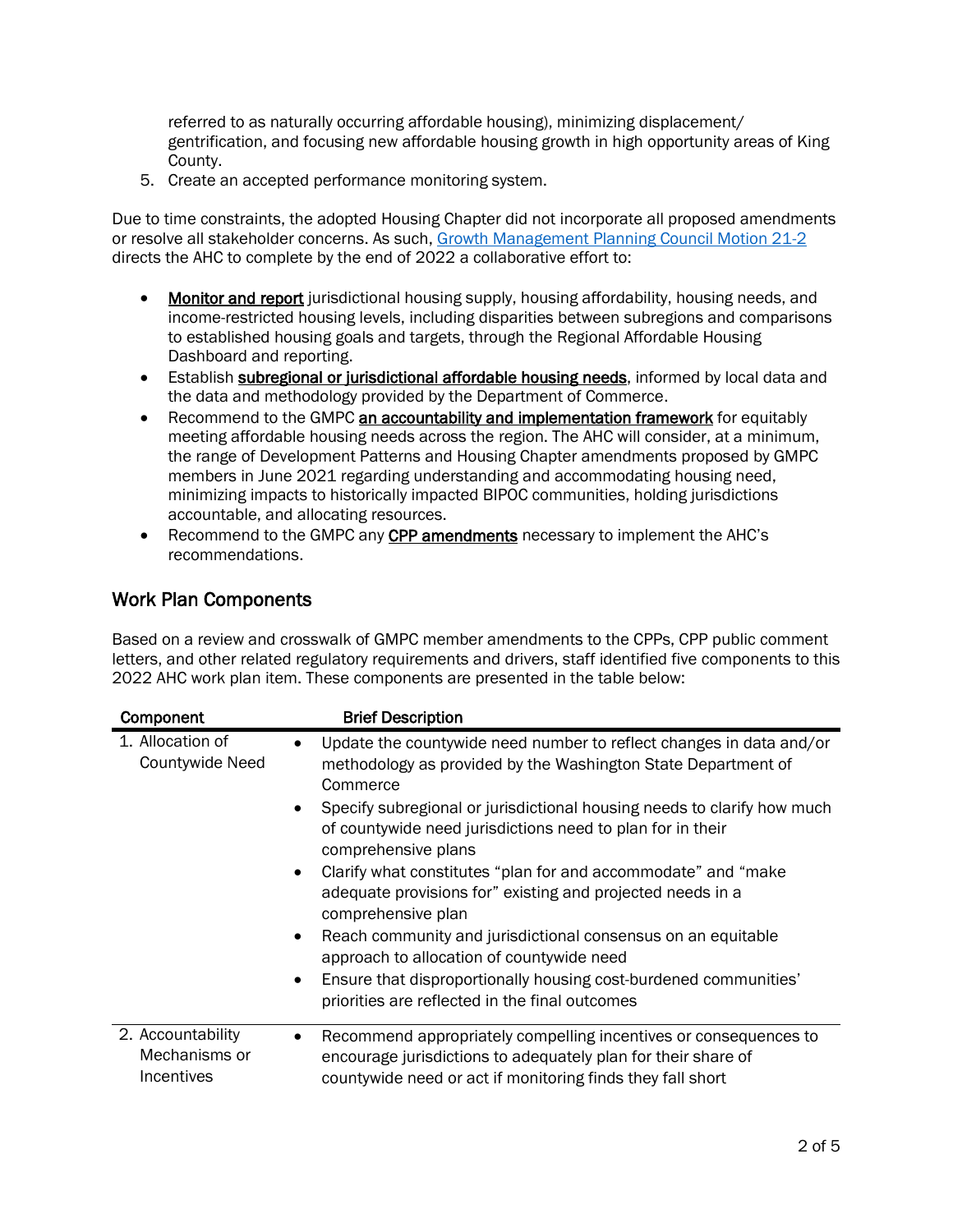| 3. Monitoring &<br>Reporting | Increase the acceptance, visibility, and audience of monitoring<br>Include an objective standard for measuring jurisdictional<br>performance and jurisdictional implementation gaps                                                                                                                                      |
|------------------------------|--------------------------------------------------------------------------------------------------------------------------------------------------------------------------------------------------------------------------------------------------------------------------------------------------------------------------|
| 4. CPP Amendment<br>Adoption | Recommend necessary amendments to the GMPC by December 2022<br>$\bullet$<br>Ensure that all stakeholder groups have sufficient time to understand<br>$\bullet$<br>implications, are engaged in the draft development process, see their<br>feedback reflected in the amendments, and support the final<br>recommendation |

## Regional Planning Context

Committee staff are coordinating with colleagues at the Washington State Department of Commerce (Commerce) and Puget Sound Regional County (PSRC) on concurrent statewide, multi-county, and countywide planning work underway. Three aspects of the CPP work plan components will be impacted or influenced by these other efforts:

*1. Countywide Need*

The Growth Management Act requires all jurisdictions to include a housing element in their comprehensive plans. King, Kitsap, Pierce, and Snohomish counties, and the cities within those counties must update their comprehensive plans by June 30, 2024. The requirements for the housing elements of comprehensive plans developed under the Washington State Growth Management Act were significantly amended by [E2SHB 1220](https://lawfilesext.leg.wa.gov/biennium/2021-22/Pdf/Bills/Session%20Laws/House/1220-S2.SL.pdf?q=20211021104806) in 2021.

Particularly relevant was an amendment specifying the types of housing units that should be included in jurisdictional comprehensive plan housing elements:

- units for moderate, low, very low, and extremely low-income households; and
- emergency housing, emergency shelters, and permanent supportive housing.<sup>3</sup>

The amendments also specified that Commerce should develop these projections. This is notable because the countywide need established in the draft CPPs recommended by the GMPC in 2021 did not include projections for moderate income or the special housing types. Revised countywide need information is expected to be available in the third or fourth quarter of 2022.

*2. Allocation of Countywide Need* 

Commerce recently released a [Request for Proposals](https://www.commerce.wa.gov/wp-content/uploads/2021/08/RFP-22-63322-001-Projected-Housing-Needs.pdf) for consultants to lead the housing need data and methodology work and included King County staff on the committee to review responses. Commerce anticipates providing the existing and projected countywide housing need data and methodology guidance required by House Bill 1220 in the fourth quarter of 2022. Commerce will also provide guidance to counties on a methodology for disaggregating countywide need number to determine the jurisdictional share of affordable housing need. The disaggregation methodology is expected to be available in the third or fourth quarter of 2022.

*3. Accountability Mechanism or Incentives* At the multicounty level, PSRC staff are finalizing the [Regional Housing Strategy.](https://www.psrc.org/sites/default/files/regional-housing-strategy.pdf) This document will serve as a guide for King, Kitsap, Pierce, and Snohomish Counties by elevating

<sup>3</sup> [RCW 36.70A.070](https://app.leg.wa.gov/rcw/default.aspx?cite=36.70A.070)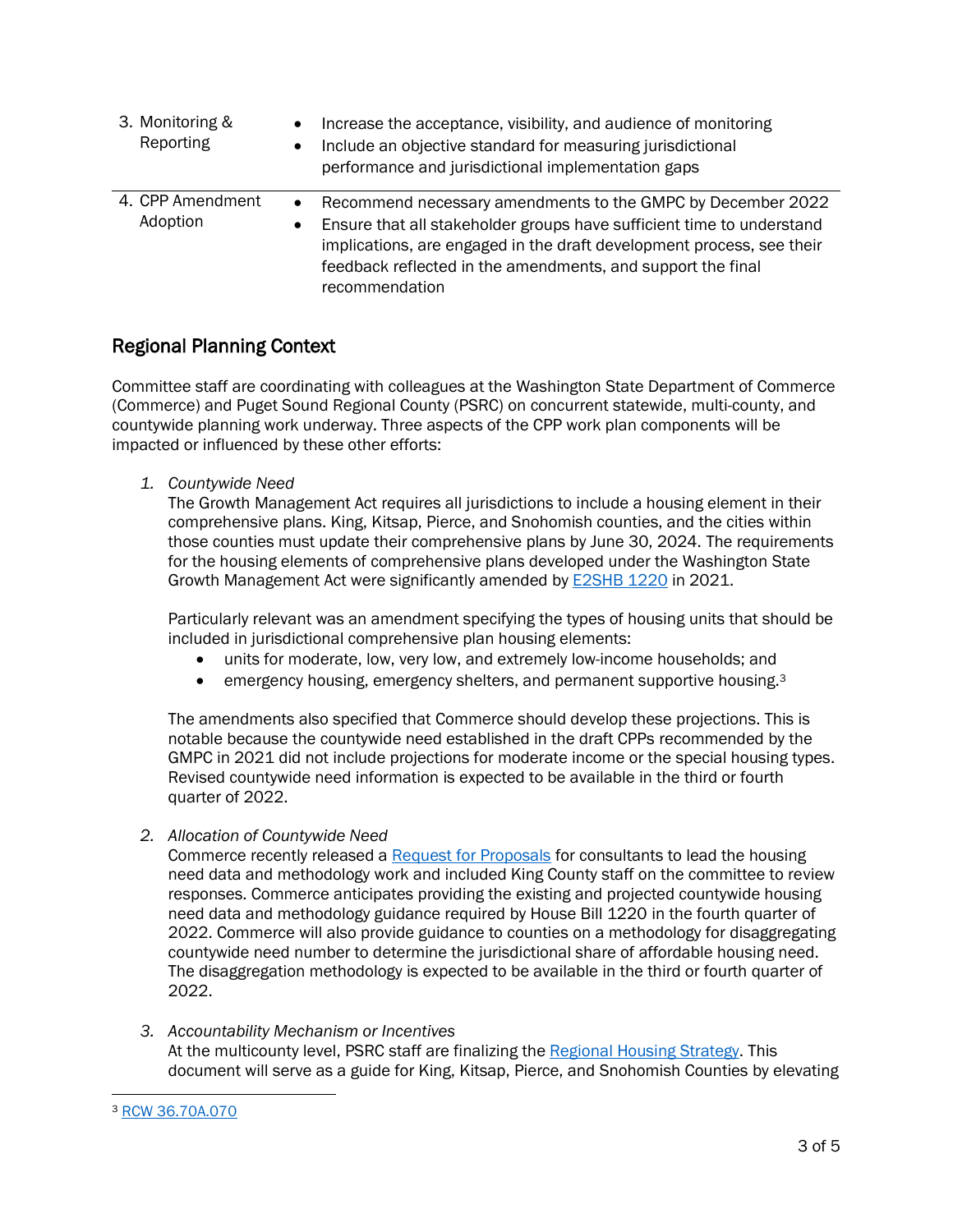the highest priority goals and actions to best implement VISION 2050, <sup>4</sup> and informing housing planning actions at the county and local levels. Following the adoption of the Regional Housing Strategy at the end of 2021, PSRC will work with stakeholders in 2022 to develop a classification framework of housing tools by place to provide a regionally coordinated approach tailored to the needs and opportunities of specific development typologies. This framework will group communities with common characteristics together and identify appropriate tools, strategies and actions to support current and future housing access and affordability as these places change and grow. This information could be integrated into a countywide framework that sets clear expectations about what it looks like for jurisdictions of different classifications to plan for and accommodate their share of countywide need.

Staff are actively following the development of these projects to better understand how this work will affect the AHC's timelines and will provide a more detailed update at the next AHC meeting.

### Stakeholder Engagement

Staff recommend a robust stakeholder engagement process in 2022.

Due to the need for closer coordination and reporting with the GMPC on this work plan item, AHC members should expect at least one joint meeting with the GMPC in 2022. In addition, the two supporting staff groups, the Housing Interjurisdictional Team (HIJT) and the Interjurisdictional Team, will also begin to have joint meetings about this topic, and two subcommittees of the HIJT - the CPP Work Group and the Technical Advisory Group -- will begin to meet as well. Finally, the Community Partners Table, Sound Cities Association, and King County Planning Directors will likely be more engaged in the upcoming year.

See *Exhibit A* for details about key stakeholder groups and their respective roles in the process.

#### **Schedule**

| Date              | Activity                                                                                                                      |
|-------------------|-------------------------------------------------------------------------------------------------------------------------------|
| Nov 2021          | AHC briefing on key developments and issue identification                                                                     |
| <b>Early 2022</b> | AHC briefing and scoping discussion of current affordable housing conditions,<br>case studies, and confirmation of work scope |

<sup>4</sup> VISION 2050 will guide local comprehensive plan updates, due by June 30, 2024.